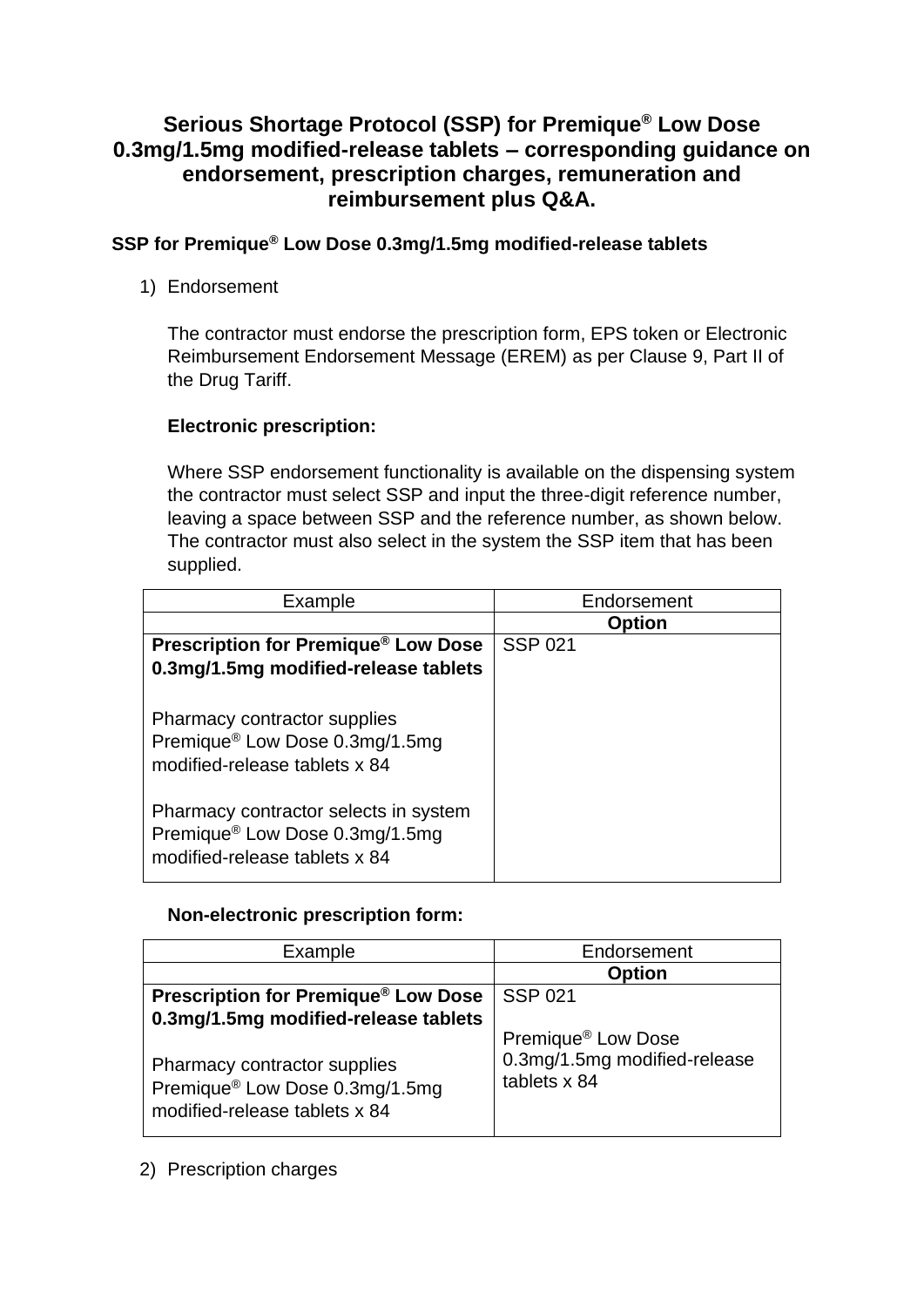For supply in accordance with this SSP, no prescription charges will be applicable for Premique® Low Dose 0.3mg/1.5mg modified-release tablets.

3) Remuneration

Supply in accordance with the SSP will result in the following fees being paid to the contactor:

- One Single Activity Fee (£1.27)
- One SSP fee (£5.35)
- 4) Reimbursement

The supplied product in accordance with this SSP will be reimbursed as if it was dispensed against a prescription. In this instance, contractors will be reimbursed the Part VIIIA reimbursement price for the quantity supplied for Premique® Low Dose 0.3mg/1.5mg modified-release tablets.

The reimbursement price will account for VAT payment.

# **Q&A**

#### **Will the SSPs apply to cross-border prescriptions?**

Yes. Patients from England, Scotland, Wales or Northern Ireland who present their prescriptions for Premique® Low Dose 0.3mg/1.5mg modified-release tablets are eligible to receive a lower quantity under the terms of the SSP.

#### **Does the SSPs apply to private prescriptions?**

Yes. The scope of an SSP applies to valid prescriptions that meets the requirements of the Human Medicine Regulations 2012, so it would cover both NHS and private prescriptions, unless where it stated otherwise on the SSP itself.

#### **Will prescription charges apply under the SSP?**

As a supply in accordance with the SSP is for a lower quantity compared to supply in accordance with the prescription, for NHS prescriptions, no prescription charge will be applicable.

#### **Can pharmacists use their professional judgement to supply an alternative product to patients?**

Supply in accordance with this SSP only allows supply of a three month quantity when the prescription is for a longer duration. It does not allow the supply of a different product. However, if pharmacists think that an alternative product would be suitable for the patient, they should either contact the prescriber to discuss this (with the patient's consent) or direct the patient back to the prescriber.